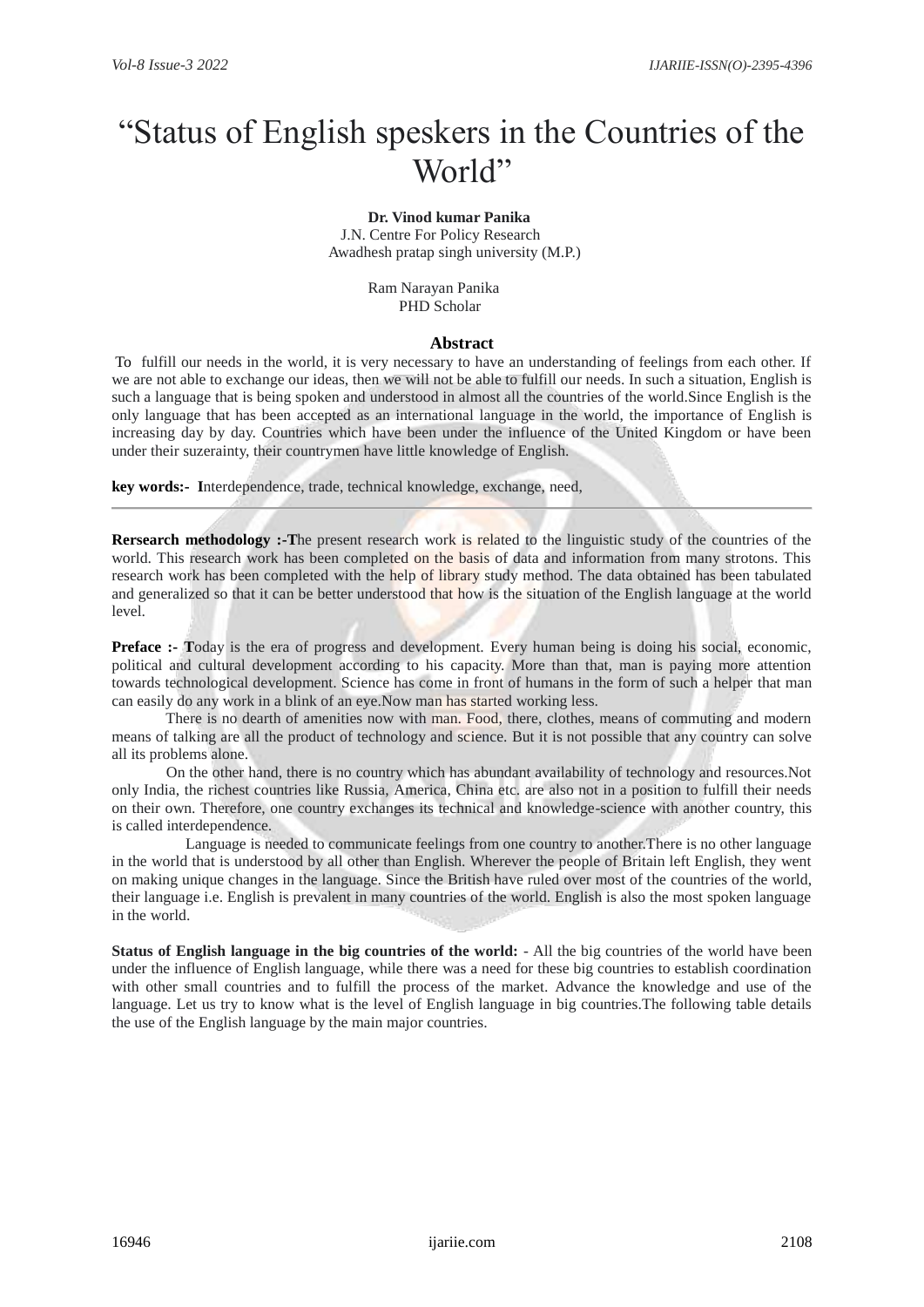| The status of the usefulness of the English language in the major countries of the world |                |                   |                        |         |  |
|------------------------------------------------------------------------------------------|----------------|-------------------|------------------------|---------|--|
| No.                                                                                      | Country        | <b>Population</b> | <b>English speaker</b> | $\%$    |  |
| -1                                                                                       | China          | 1439323776        | 10000000               | $0.6\%$ |  |
| 2                                                                                        | India          | 1380004385        | 128539090              | 9%      |  |
| 3                                                                                        | United state   | 331002651         | 316107532              | 95%     |  |
| $\overline{4}$                                                                           | Indonesia      | 273523615         | 10940944               | 3%      |  |
| 5                                                                                        | Pakistan       | 220892340         | 19094773               | 8%      |  |
| 6                                                                                        | <b>Brazil</b>  | 212559417         | 10542000               | 4%      |  |
| 7                                                                                        | Nigeria        | 206139589         | 178198040              | 86%     |  |
| 8                                                                                        | Bangaladesh    | 164689383         | 19838772               | 12%     |  |
| 9                                                                                        | Russia         | 145934462         | 17574303               | 12%     |  |
| 10                                                                                       | Maxico         | 128932753         | 15686262               | 12%     |  |
| 11                                                                                       | United kingdom | 64000000          | 62912000               | 98 %    |  |

#### **Table No.-1**

 It is clear from the above table that the most populous country in the world, the use of English language near China is in a very low condition. It is also clear from this that the British rule over China must have been little or no. In China, the language of China is spoken the most, from this it is also clear that the people of China give more

importance to the language of their nation.

 India which is the second largest country in the world in terms of population. The British ruled this country from 1600 AD to 1947. For this reason the influence of the English language is seen here. But if the level of usefulness and knowledge of English language is seen, then it is very less in India too. Only 9% of the people have knowledge of English language. English is an international language, knowing about which is very residential, knowing this fact, such a small population in India has knowledge of English.

 Certainly India will have to face difficulties in the areas of technical exchange and science. Believe that under the new education policy, Hindi should be given priority in India, but it should not be forgotten that India is still not self-sufficient. In order to fulfill its needs, India will also have to make trade relations with other countries. This relationship can be established only when the knowledge of English language comes from good.

 The linguistic study of America, out of the two great powers in the world, has shown that more than 95% of the population there uses the English language. This means that either because of the British occupation of the United Kingdom, or because of the proximity of the English language, almost the entire population in America is using the English language. There would be no error in calling America a country of full-fledged English language.On the other hand, America will not have any difficulty in establishing contact with any country of the world because America has the knowledge of English language and almost all the countries of the world know about this language.

 Indonesia is the largest country of Muslim communities in the world. For this reason the Islamic language ka prayog jyada kiya jata hai. Perhaps more importance is given to the Urdu language in Islam. For this reason the usage and knowledge of English language is very less in Indonesia i.e. 3%. The important thing is that 94% of franca language is used here. This is the reason that the English language has not developed in Indonesia.

 Pakistan is also an Islamic country. But in this country Punjabi language has got priority rather than Urdu. Punjabi language is the first language of Pakistan which is used by 39%. The condition of the English language is very pathetic, only 8% of the people speak using the English language. In this sequence, only 4% of the language is spoken in Brazil.There are 86% English language speakers in nigeria, this proves that nigeria is an English language country, that is, the position of english language is very strong in nigeria .

 Bangladesh, whose population is more than Russia, in this country, only 12% use English, this means that the expansion and status of English is still not in Bangladesh. russia and maxico, whose population is less than that of bangladesh, here only 12% speak english.

 It is a matter of pride that the English language of Russia, the second largest power in the world, is only 12%, this does not prove to be meaningful. Russia, which is considered to be the world's superpower, in such a country, such a great lack of knowledge of English makes it confusing that how will we have to coordinate with all the countries of the world .

 Now if we talk about the united kingdom, then almost all the people around 98% of the total population there use the English language. The emergence of the English language also probably took place in this area, so it is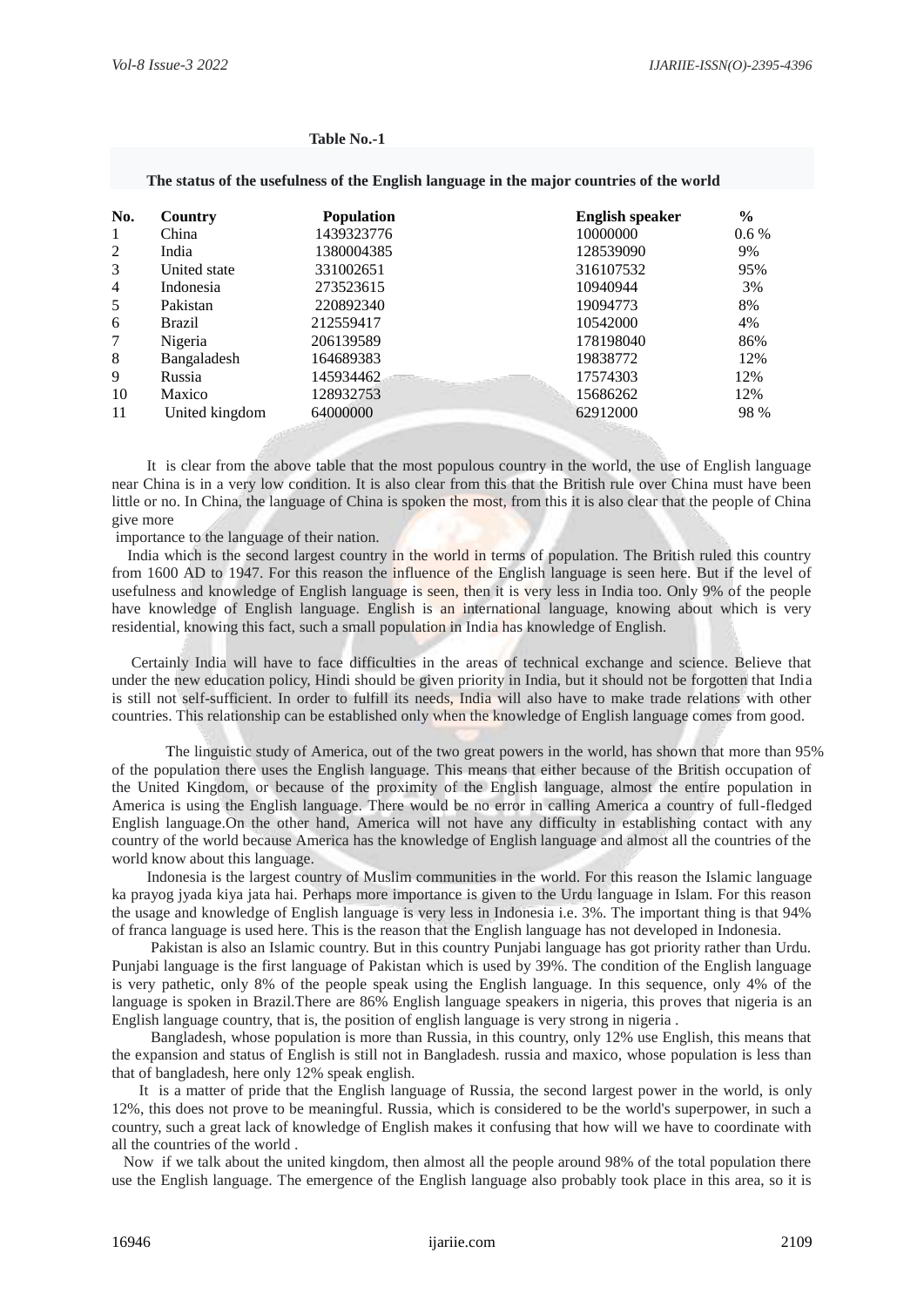inevitable that the knowledge and practice of the English language will be maximum the knowledge and use of English language of all the above countries gives information that the position of English is still weak in big countries. Leaving aside the situation in America, the position of all the big countries, even China and India, is very weak.

 We consider the position of russia to be more weak because russia is a world power, it has to make relations with whole countries. However, the situation in India is very bad. Let's finish the study of small countries. Countries that are small but the position of the English language is very strong. The status of English language in small countries is as follows-

# **Table No.-2**

| N <sub>0</sub> | Country          | <b>Population</b> | <b>English speaker</b> | $\frac{0}{0}$ |
|----------------|------------------|-------------------|------------------------|---------------|
| 1              | Palau            | 20000             | 18500                  | 92%           |
| 2              | Nauru            | 12000             | 11600                  | 96%           |
| 3              | Anguilla         | 13000             | 12000                  | 92%           |
| 4              | Gibraltar        | 28875             | 28875                  | 100%          |
| 5              | Marshall Islands | 59000             | 58000                  | 98%           |
| 6              | Dominika         | 67000             | 63000                  | 94%           |
| 7              | Bermuda          | 65000             | 63000                  | 96%           |
| 8              | Isle of man      | 80058             | 80000                  | 99%           |
| 9              | Grenada          | 110000            | 100000                 | 90%           |
| 10             | <b>Barbodas</b>  | 279000            | 275000                 | 98%           |

# **The status of the usefulness of the English language in the major countries of the world**

All the above mentioned small countries which are very small in population and area, but the knowledge of English language and development of English language is very high i.e. the entire population is aware of English language. It would be fair to say that the population of these small countries can talk to the population of any country in the world. Gibraltar is a country where 100% of the population speaks English.

 It is the only country in the world that has the largest population in the world. The influence of English is more interesting than the country in which English originated. Apart from this country, there are small countries like Palau, Nauru, Anguilla, Marshall Islands, Dominika, Bermuda, Isle of man, Grenada and Barbodas etc. About 90% to 100% of the population of English is English speaking. Such a high population, almost the world's largest population is the English language speaking countries. Overall, the expansion of the English language is increasing gradually.

 There are 1500 million speakers of English language in the world, along with English is the largest international language in the world<sup>1</sup>. In is way, if we go to the country, then the English situation is not so bad. Slowly the situation in English is developing. The position of the Chinese language is strong after English Chinese language is the second most spoken language in the world after English. About 1100 million population speaks the Chinese language. In third place the language of our country India is Hindi. About 602 million population are Hindi speaking people. So it is clear that the position of English is stronger than the language of all the countries of the world.The population of Spanish language is 548 million and the population of French language is about 274 million. It is the fifth largest language in the world. In fact, the use of English language is very important for the solution of market and international issues<sup>2</sup>. Whereas in many countries the position of the English language is still weak. Knowing the English language is very important for those countries to fulfill their needs and to establish cooperation and coordination at the global level.

 Since the English language is spoken in most countries of the world, it is appropriate to call English a global language. Anyway, such a language has not yet been developed, whose expansion and knowledge is available to all countries. English is the only language, knowing about which you can go to any country in the world and have your conversation<sup>3</sup>. A citizen of any country can fulfill his needs by living in his own country, but by going to another country, he cannot fulfill his needs in his own language. Therefore, English language is the only language that is eligible for global language 4 . Any citizen has a good knowledge of the language of his country, but if it comes to talking to other people in another country, then English is chosen for the second major language in the world<sup>5</sup>. Realizing the usefulness of

<u>.</u>

<sup>&</sup>lt;sup>1</sup>M.Szmigiera " The most spoken language world wide" 1 april 2022

<sup>2</sup>Dr. kamal bhattacharya Spoken English In India" 27 april 2021

<sup>&</sup>lt;sup>3</sup>David Graddal "The Future of the English" the british council 19 february 2007.

<sup>4</sup>Crystal David "English as a global language" cambridge university press 4 february 2015

 ${}^{5}$ Crystal David "Two th isousand millions" cambridge university press 2008 page-69